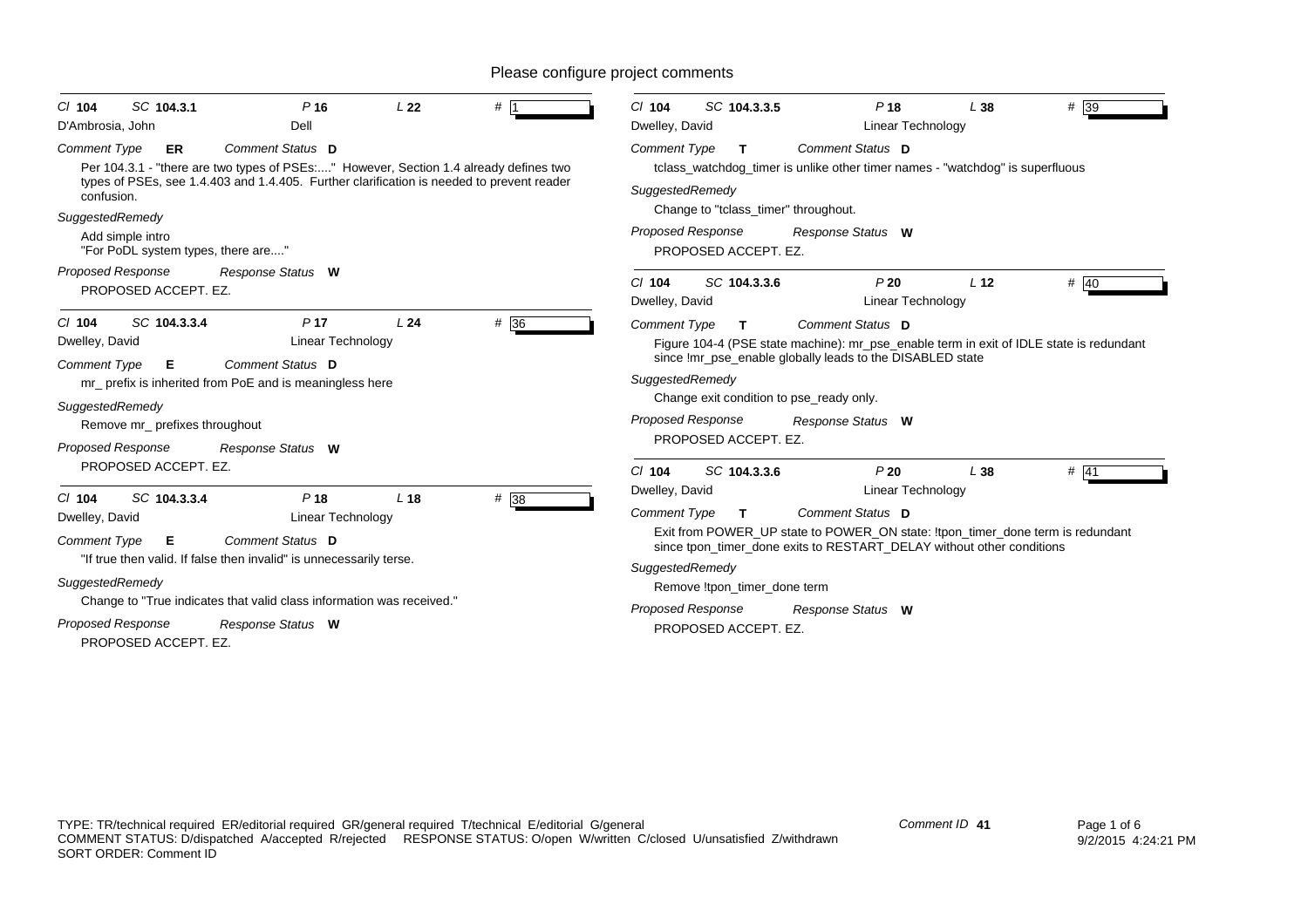| SC 104.1.3<br>P <sub>14</sub><br>$#$ 47<br>$Cl$ 104<br>$L_3$<br>XU, Dayin<br><b>Rockwell Automation</b>                                                                                                                                                                                                                                               |  |  |  |  |
|-------------------------------------------------------------------------------------------------------------------------------------------------------------------------------------------------------------------------------------------------------------------------------------------------------------------------------------------------------|--|--|--|--|
| Comment Status D<br><b>Comment Type</b><br>ER.<br>The power entity in a device supporting 1-pair PoDL should not be optional.                                                                                                                                                                                                                         |  |  |  |  |
| SuggestedRemedy<br>Change "1-pair PoDL comprises an optional power entity " to "1-pair PoDL comprises a<br>power entity ".<br><b>Proposed Response</b><br>Response Status W<br>PROPOSED ACCEPT. EZ.                                                                                                                                                   |  |  |  |  |
| # 48<br>$Cl$ 104<br>SC 104.2<br>P <sub>15</sub><br>L29<br><b>Rockwell Automation</b><br>XU, Dayin                                                                                                                                                                                                                                                     |  |  |  |  |
| Comment Status D<br><b>Comment Type</b><br>ER<br>Table 104-1<br>The reader may not clearly understand the meaning of unreg and reg in Table 104-1.<br>Description on the meaning is necessory.<br>SuggestedRemedy<br>Adding description of "unreg" and "reg" in Table 104-1.<br><b>Proposed Response</b><br>Response Status W<br>PROPOSED ACCEPT. EZ. |  |  |  |  |
| SC 104.3.3<br>P20<br># 49<br>$Cl$ 104<br>L 15<br><b>Rockwell Automation</b><br>XU, Dayin<br>Comment Status D<br><b>Comment Type</b><br>T.<br><b>Figure 104-4</b><br>The name of "START_DETECTION" and "START_CLASSIFICATION" is more like a                                                                                                           |  |  |  |  |
| behavior not a state.<br>SuggestedRemedy<br>Change "START_DETECTION" to "PD_DETECTION" or "DETECTION",<br>and change "START_CLASSIFICATION" to "PD_CLASSIFICATION" or<br>"CLASSIFICATION"<br><b>Proposed Response</b>                                                                                                                                 |  |  |  |  |
|                                                                                                                                                                                                                                                                                                                                                       |  |  |  |  |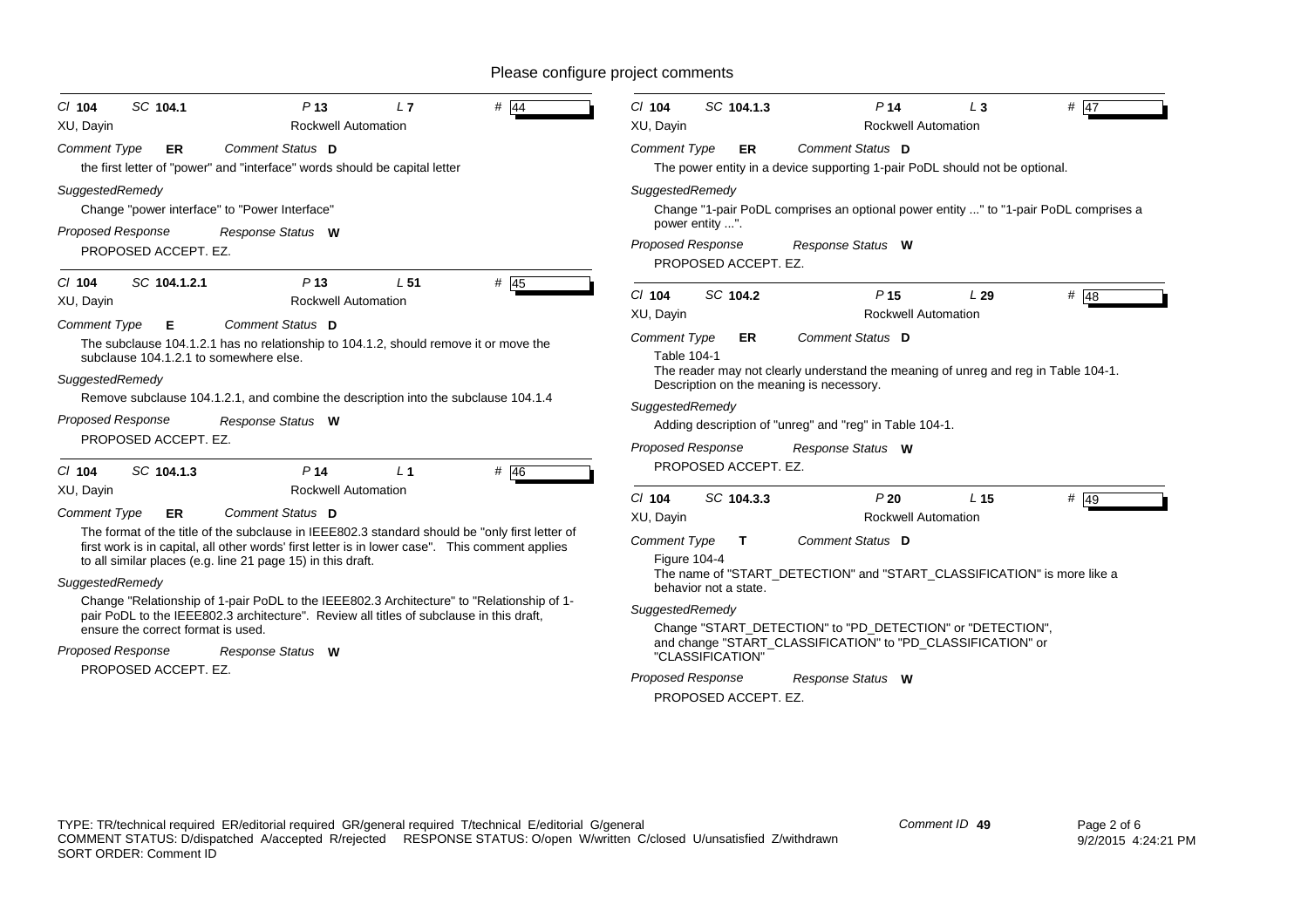| SC 5.3.1<br>P33<br>$CI$ 104<br>Donahue, Curtis<br>UNH-IOL                                    | L <sub>1</sub>  | # 71 | C/ 104<br>SC 6.3.2<br>P35<br>Donahue, Curtis<br>UNH-IOL                                    | L39             | #75  |
|----------------------------------------------------------------------------------------------|-----------------|------|--------------------------------------------------------------------------------------------|-----------------|------|
| Comment Status D<br><b>Comment Type</b><br>Е<br>Font of Equation 104-2 doesnt seem right.    |                 |      | Comment Status D<br><b>Comment Type</b><br>Е<br>"Figure 104-11" should be "Figure 104-10". |                 |      |
| SuggestedRemedy<br>Use appropriate font in equation 104-2.                                   |                 |      | SuggestedRemedy<br>See comment.                                                            |                 |      |
| Proposed Response<br>Response Status W<br>PROPOSED ACCEPT. EZ.                               |                 |      | <b>Proposed Response</b><br>Response Status W<br>PROPOSED ACCEPT. EZ.                      |                 |      |
| SC 5.3.1<br>$Cl$ 104<br>P 33<br>UNH-IOL<br>Donahue, Curtis                                   | L <sub>13</sub> | # 72 | $Cl$ 104<br>SC 6.3.3<br>P36<br>UNH-IOL<br>Donahue, Curtis                                  | L <sub>12</sub> | #76  |
| <b>Comment Status D</b><br>Comment Type<br>Е<br>"Equation 104-1" should be "Equation 104-2". |                 |      | <b>Comment Status D</b><br>Е<br>Comment Type<br>"Figure 104-11" should be "Figure 104-10". |                 |      |
| SuggestedRemedy<br>See comment.                                                              |                 |      | SuggestedRemedy<br>See comment.                                                            |                 |      |
| <b>Proposed Response</b><br>Response Status W<br>PROPOSED ACCEPT. EZ.                        |                 |      | <b>Proposed Response</b><br>Response Status W<br>PROPOSED ACCEPT. EZ.                      |                 |      |
| SC 6.2<br>P34<br>$CI$ 104<br>UNH-IOL<br>Donahue, Curtis                                      | L30             | #73  | C/ 104<br>SC 6.3.4<br>P37<br>UNH-IOL<br>Donahue, Curtis                                    | L16             | # 77 |
| Comment Status D<br><b>Comment Type</b><br>Е<br>"Figure 104-9" should be "Figure 104-8".     |                 |      | Comment Type<br>Comment Status D<br>Е<br>Item 8 is missing from Table 104-7                |                 |      |
| SuggestedRemedy<br>See comment.                                                              |                 |      | SuggestedRemedy<br>Renumber Items 9-14 as Items 8-13.                                      |                 |      |
| Proposed Response<br>Response Status W<br>PROPOSED ACCEPT. EZ.                               |                 |      | <b>Proposed Response</b><br>Response Status W<br>PROPOSED ACCEPT. EZ.                      |                 |      |
| SC 6.3.1<br>P35<br>$CI$ 104<br>UNH-IOL<br>Donahue, Curtis                                    | $L$ 10          | #74  | $Cl$ 104<br>SC 6.4.3<br>P38<br>UNH-IOL<br>Donahue, Curtis                                  | L <sub>12</sub> | # 78 |
| <b>Comment Status D</b><br>Comment Type<br>Е<br>"Figure 104-10" should be "figure 104-9".    |                 |      | Comment Status D<br>Comment Type<br>Е<br>"Figure 104-13" should be "Figure 104-12".        |                 |      |
| SuggestedRemedy<br>See comment.                                                              |                 |      | SuggestedRemedy<br>See comment.                                                            |                 |      |
| <b>Proposed Response</b><br>Response Status W<br>PROPOSED ACCEPT. EZ.                        |                 |      | <b>Proposed Response</b><br>Response Status W<br>PROPOSED ACCEPT. EZ.                      |                 |      |

TYPE: TR/technical required ER/editorial required GR/general required T/technical E/editorial G/general COMMENT STATUS: D/dispatched A/accepted R/rejected RESPONSE STATUS: O/open W/written C/closed U/unsatisfied Z/withdrawn SORT ORDER: Comment ID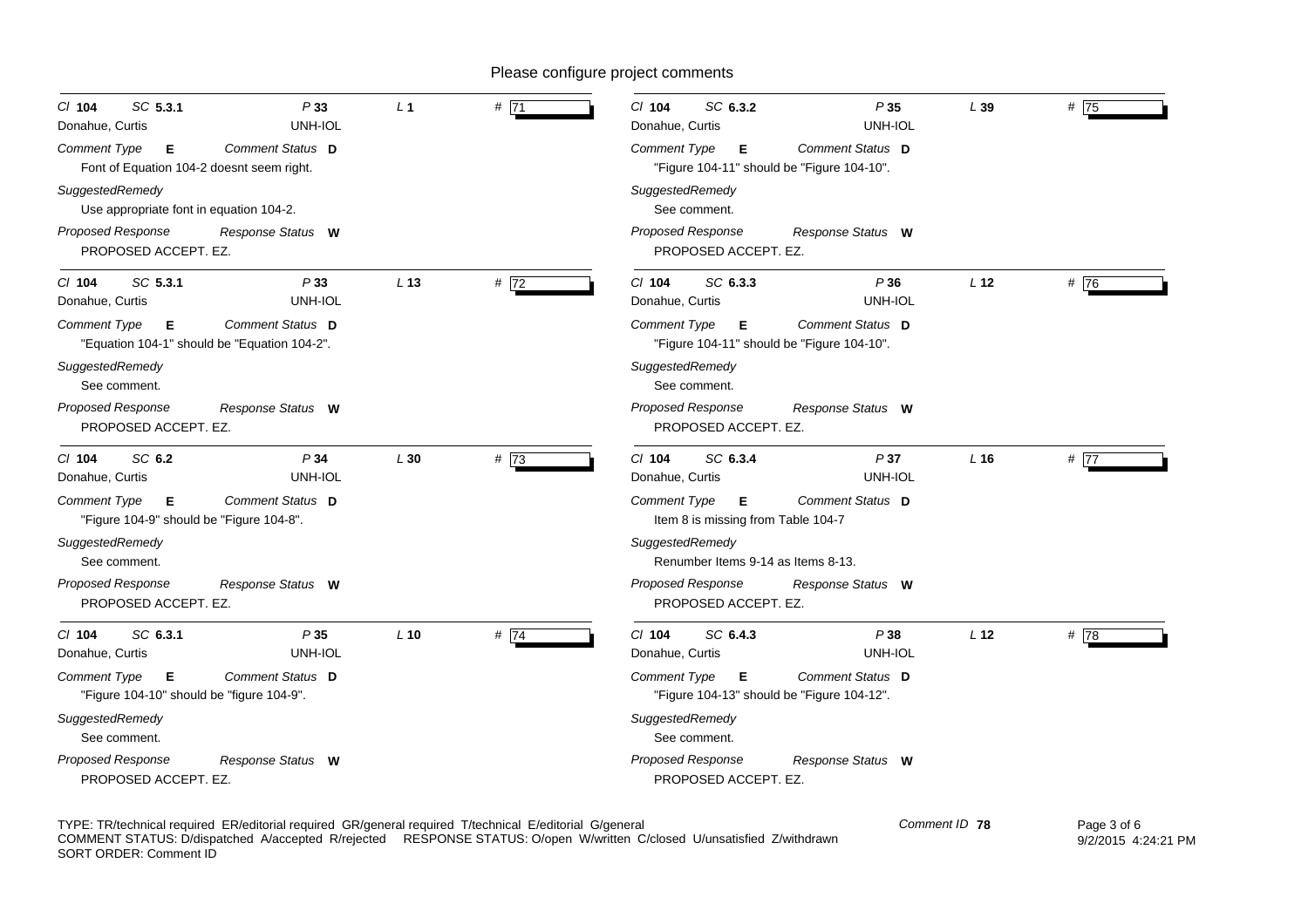| SC <sub>1</sub><br>C/ 104A<br>Donahue, Curtis                                                                                            | $P$ 42<br>UNH-IOL                                                                                                                                                                                    | L35             | # 79 | SC <sub>1</sub><br>$Cl$ 104<br>Donahue, Curtis                                                          | P <sub>13</sub><br>UNH-IOL                                                                                                                                                                                                    | L7              | # 82   |
|------------------------------------------------------------------------------------------------------------------------------------------|------------------------------------------------------------------------------------------------------------------------------------------------------------------------------------------------------|-----------------|------|---------------------------------------------------------------------------------------------------------|-------------------------------------------------------------------------------------------------------------------------------------------------------------------------------------------------------------------------------|-----------------|--------|
| <b>Comment Type</b><br>Е<br>"at short cable length"?<br>SuggestedRemedy                                                                  | Comment Status D                                                                                                                                                                                     |                 |      | <b>Comment Type</b><br>Е<br>Is this intentional?                                                        | Comment Status D<br>"power interface (PI)" is all lowercase but "Power Source Equipment (PSE)" and "Powered<br>Device (PD)" have capitalized first letters. This happens many times throughout the draft.                     |                 |        |
|                                                                                                                                          | Change to "a short cable length" or "short cable lengths".                                                                                                                                           |                 |      | SuggestedRemedy                                                                                         |                                                                                                                                                                                                                               |                 |        |
| <b>Proposed Response</b><br>PROPOSED ACCEPT. EZ.                                                                                         | Response Status W                                                                                                                                                                                    |                 |      |                                                                                                         | Make "PI", "PSE", and "PD" consistent with capitalized letters.                                                                                                                                                               |                 |        |
| SC <sub>2</sub><br>C/ 104A                                                                                                               | $P$ 42                                                                                                                                                                                               | $L$ 41          | # 80 | <b>Proposed Response</b><br>PROPOSED ACCEPT. EZ.                                                        | Response Status W                                                                                                                                                                                                             |                 |        |
| Donahue, Curtis<br><b>Comment Type</b><br>Е<br>Break first paragraph into 2 sentences.                                                   | UNH-IOL<br>Comment Status D                                                                                                                                                                          |                 |      | SC 1.3<br>$Cl$ 104<br>Donahue, Curtis<br><b>Comment Type</b><br>Е                                       | P <sub>14</sub><br>UNH-IOL<br>Comment Status D                                                                                                                                                                                | L <sub>11</sub> | $#$ 83 |
| SuggestedRemedy<br>unit length) is given by:".<br><b>Proposed Response</b><br>PROPOSED ACCEPT. EZ.                                       | Change to "RLoop is defined as the sum of the PSE source resistance, RPSE, and link<br>segment round trip resistance. The maximum resistance of the link segment wire pair (per<br>Response Status W |                 |      | SuggestedRemedy<br><b>Proposed Response</b>                                                             | Figure number is "104-1-1", also "modell".<br>Change to "Figure 104-1 1-Pair PoDL power sourcing equipment (PSE) relationship to the<br>physical interface circuitry and the IEEE 802.3 Ethernet model".<br>Response Status W |                 |        |
| SC <sub>99</sub><br>$Cl$ 104<br>Donahue, Curtis<br><b>Comment Type</b><br>E<br>The Draft version in the text is D1.1.<br>SuggestedRemedy | P <sub>1</sub><br>UNH-IOL<br>Comment Status D                                                                                                                                                        | L <sub>22</sub> | # 81 | PROPOSED ACCEPT. EZ.<br>SC 1.3<br>$CI$ 104<br>Donahue, Curtis<br><b>Comment Type</b><br>Е<br>$104 - 1.$ | P <sub>14</sub><br>UNH-IOL<br>Comment Status D<br>ure number is "104-2-1", also "modell". As well as "PHY", which is not in the title for Figure                                                                              | L31             | $#$ 84 |
| Update to the appropriate draft revision.<br>Proposed Response<br>PROPOSED ACCEPT. EZ.                                                   | Response Status W                                                                                                                                                                                    |                 |      | SuggestedRemedy<br><b>Proposed Response</b><br>PROPOSED ACCEPT. EZ.                                     | Change to "Figure 104-2 1-Pair PoDL powered device (PD) relationship to the physical<br>interface circuitry and the IEEE 802.3 Ethernet model".<br>Response Status W                                                          |                 |        |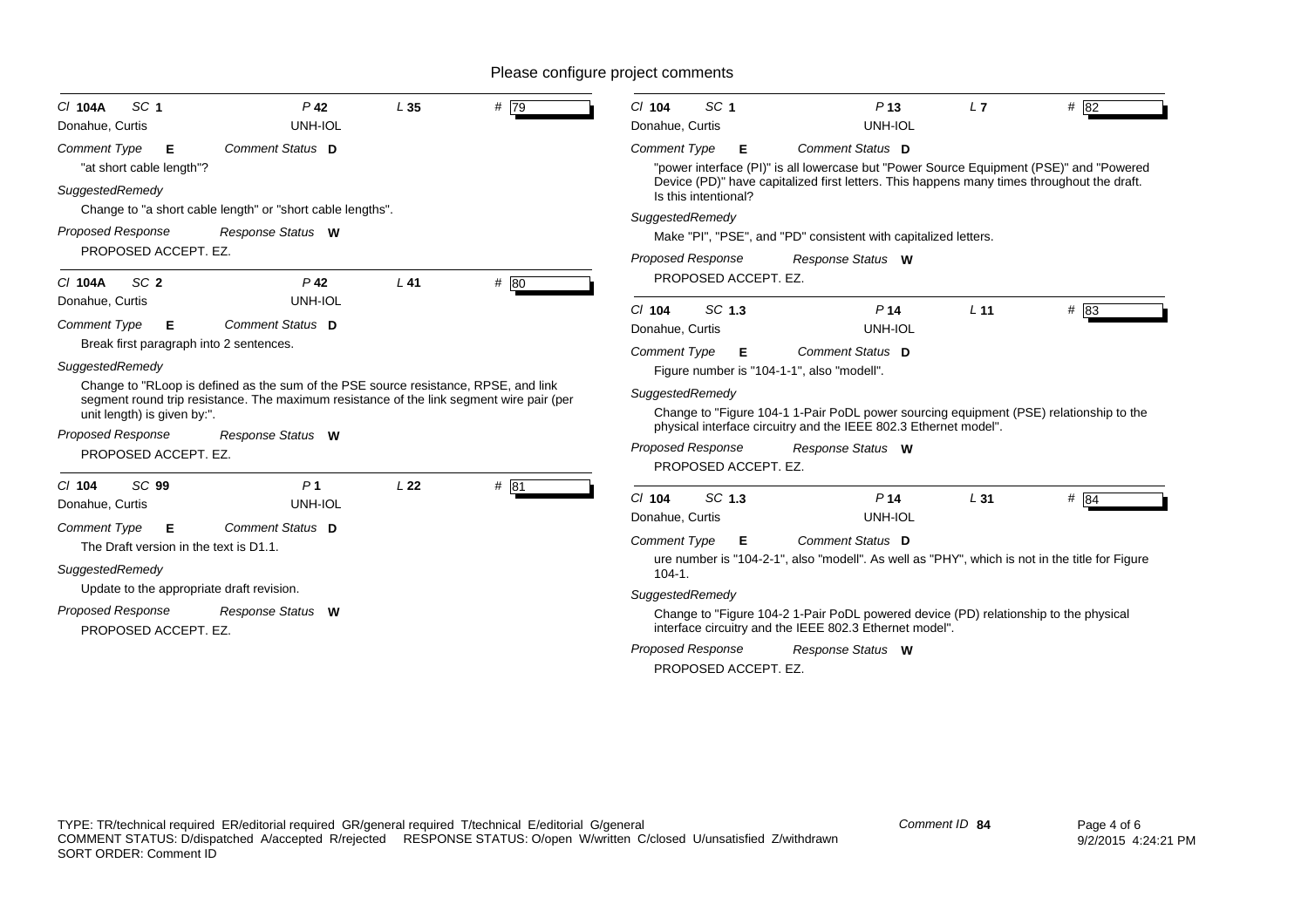| SC 1.4<br>$Cl$ 104<br>Donahue, Curtis                                                                                                                                                     | P <sub>14</sub><br>UNH-IOL                                                                                                                                                                                                   | L <sub>54</sub>         | # 85         | SC <sub>2</sub><br>$Cl$ 104<br>Donahue, Curtis                                                                                             | P <sub>15</sub><br>UNH-IOL                                                                                                                                                                                                            | L30    | $#$ 88 |
|-------------------------------------------------------------------------------------------------------------------------------------------------------------------------------------------|------------------------------------------------------------------------------------------------------------------------------------------------------------------------------------------------------------------------------|-------------------------|--------------|--------------------------------------------------------------------------------------------------------------------------------------------|---------------------------------------------------------------------------------------------------------------------------------------------------------------------------------------------------------------------------------------|--------|--------|
| <b>Comment Type</b><br>Е<br>very easily.                                                                                                                                                  | Comment Status D<br>I'm no expert but to me "compatible with 100BASE-T1 Ethernet" doesnt roll off the tongue                                                                                                                 |                         |              | <b>Comment Type</b><br>Е<br>SuggestedRemedy                                                                                                | Comment Status D<br>I believe there should be a space between the 12/24/48 and "V".                                                                                                                                                   |        |        |
| SuggestedRemedy<br>104.3.1 and 104.4.1.                                                                                                                                                   | Change "with 100BASE-T1 Ethernet" to "with a 100BASE-T1 PHY". This also happens in                                                                                                                                           |                         |              | consistent throughout draft.                                                                                                               | Change to "12 V", "24 V", and "48 V". Also happens in Table 104-6. Fix and make                                                                                                                                                       |        |        |
| <b>Proposed Response</b><br>PROPOSED ACCEPT. EZ.                                                                                                                                          | Response Status W                                                                                                                                                                                                            |                         |              | FrameMaker: Use ctrl+space.<br><b>Proposed Response</b><br>PROPOSED ACCEPT. EZ.                                                            | Response Status W                                                                                                                                                                                                                     |        |        |
| SC 1.4<br>$Cl$ 104<br>Donahue, Curtis<br><b>Comment Type</b><br>E<br>SuggestedRemedy<br>in 104.3.1 and 104.4.1.<br><b>Proposed Response</b><br>PROPOSED ACCEPT. EZ.<br>SC 1.4<br>$Cl$ 104 | P <sub>15</sub><br>UNH-IOL<br>Comment Status D<br>Same as last comment except for "1000BASE-T1"<br>Change "with 1000BASE-T1 Ethernet" to "with a 1000BASE-T1 PHY". This also happens<br>Response Status W<br>P <sub>15</sub> | L <sub>1</sub><br>$L_6$ | # 86<br># 87 | SC 3.3.2<br>$Cl$ 104<br>Donahue, Curtis<br><b>Comment Type</b><br>E<br>SuggestedRemedy<br>Proposed Response<br>PROPOSED ACCEPT. EZ.        | P <sub>16</sub><br>UNH-IOL<br>Comment Status D<br>"21.5" is an external reference and should be green.<br>See comment. This also happens in 104.4.3.2.<br>FrameMaker: Right-click on text, Character > External.<br>Response Status W | $L$ 46 | # 89   |
| Donahue, Curtis<br><b>Comment Type</b><br>E<br>Figure number is "104-3-1".<br>SuggestedRemedy<br>Remove "-1".<br><b>Proposed Response</b><br>PROPOSED ACCEPT. EZ.                         | UNH-IOL<br>Comment Status D<br>Response Status W                                                                                                                                                                             |                         |              | SC 3.3.3<br>$CI$ 104<br>Donahue, Curtis<br><b>Comment Type</b><br>Е<br>SuggestedRemedy<br><b>Proposed Response</b><br>PROPOSED ACCEPT. EZ. | P <sub>18</sub><br>UNH-IOL<br>Comment Status D<br>"IPort" and "ISleep" need to be capital "I" and subscript "Port" or "Sleep".<br>See comment. Make consistent throughout draft.<br>Response Status W                                 | L7     | $#$ 90 |